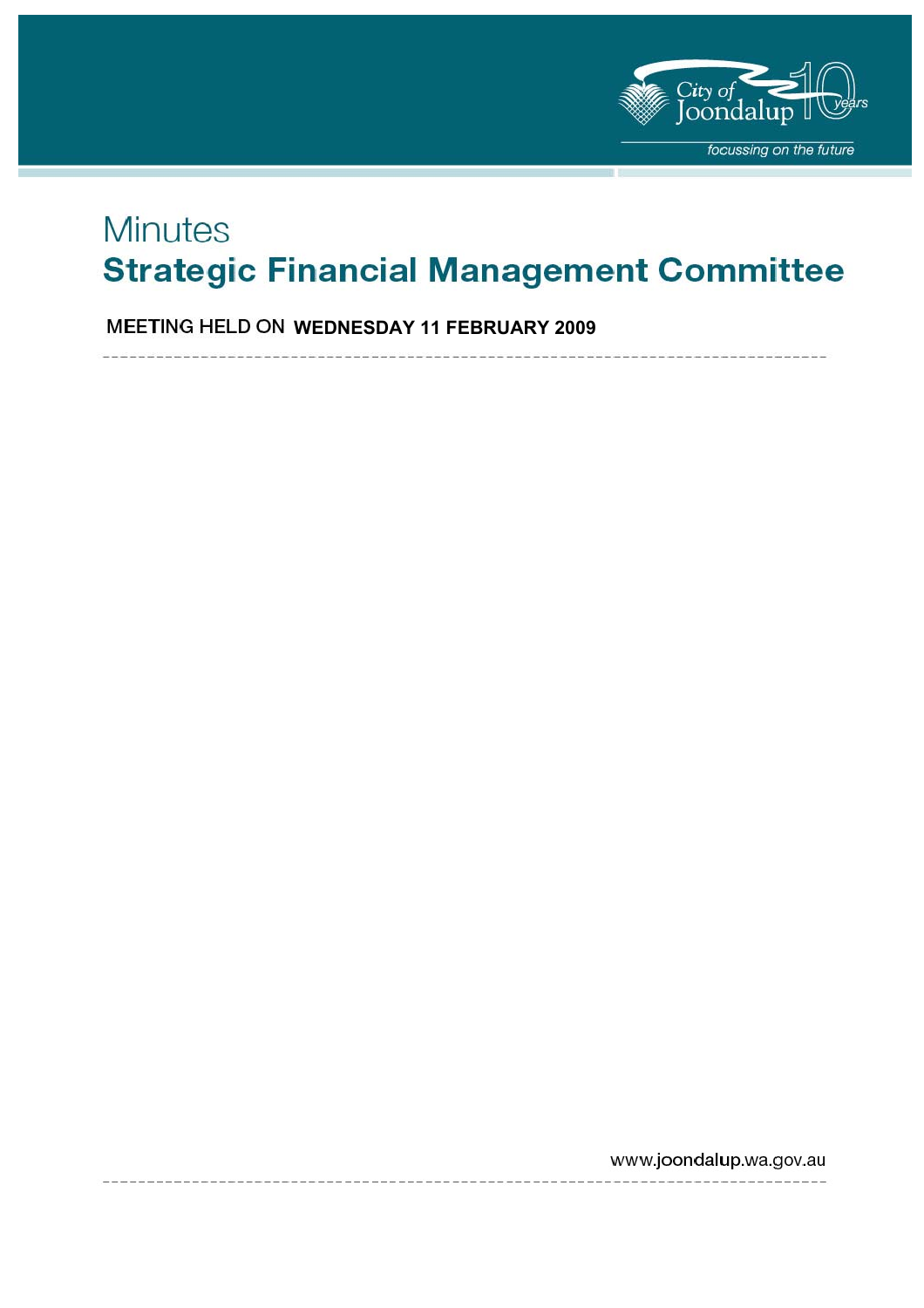# **CITY OF JOONDALUP**

# **MINUTES OF THE STRATEGIC FINANCIAL MANAGEMENT COMMITTEE MEETING HELD IN CONFERENCE ROOM 2, JOONDALUP CIVIC CENTRE, BOAS AVENUE, JOONDALUP ON WEDNESDAY 11 FEBRUARY 2009**

# **ATTENDANCE**

#### **Committee Members:**

| Cr Geoff Amphlett  | <b>Presiding Person</b>        | <b>Central Ward</b> |
|--------------------|--------------------------------|---------------------|
| Cr Russ Fishwick   | <b>Deputy Presiding Person</b> | South Ward          |
| Mayor Troy Pickard |                                |                     |
| Cr Tom McLean      |                                | North Ward          |

#### **Officers:**

| Mr Garry Hunt    | <b>Chief Executive Officer</b>      |
|------------------|-------------------------------------|
| Mr Mike Tidy     | <b>Director Corporate Services</b>  |
| Mr Mike Archer   | <b>City Projects Administrator</b>  |
| Mrs Janet Foster | Administrative Services Coordinator |

## **DECLARATION OF OPENING**

The Presiding Person declared the meeting open at 1824 hrs.

# **APOLOGIES/LEAVE OF ABSENCE**

Apologies Cr Michele John Cr Brian Corr

#### **CONFIRMATION OF MINUTES**

#### MINUTES OF THE STRATEGIC FINANCIAL MANAGEMENT COMMITTEE MEETING HELD ON 26 FEBRUARY 2008

**MOVED Cr Fishwick SECONDED Cr McLean that the minutes of the meeting of the Strategic Financial Management Committee held on 26 February 2008 be confirmed as a true and correct record.** 

## The Motion was Put and **CARRIED** (4/0)

**In favour of the motion:** Crs Amphlett, Fishwick and McLean, Mayor Pickard

# **ANNOUNCEMENTS BY THE PRESIDING PERSON WITHOUT DISCUSSION**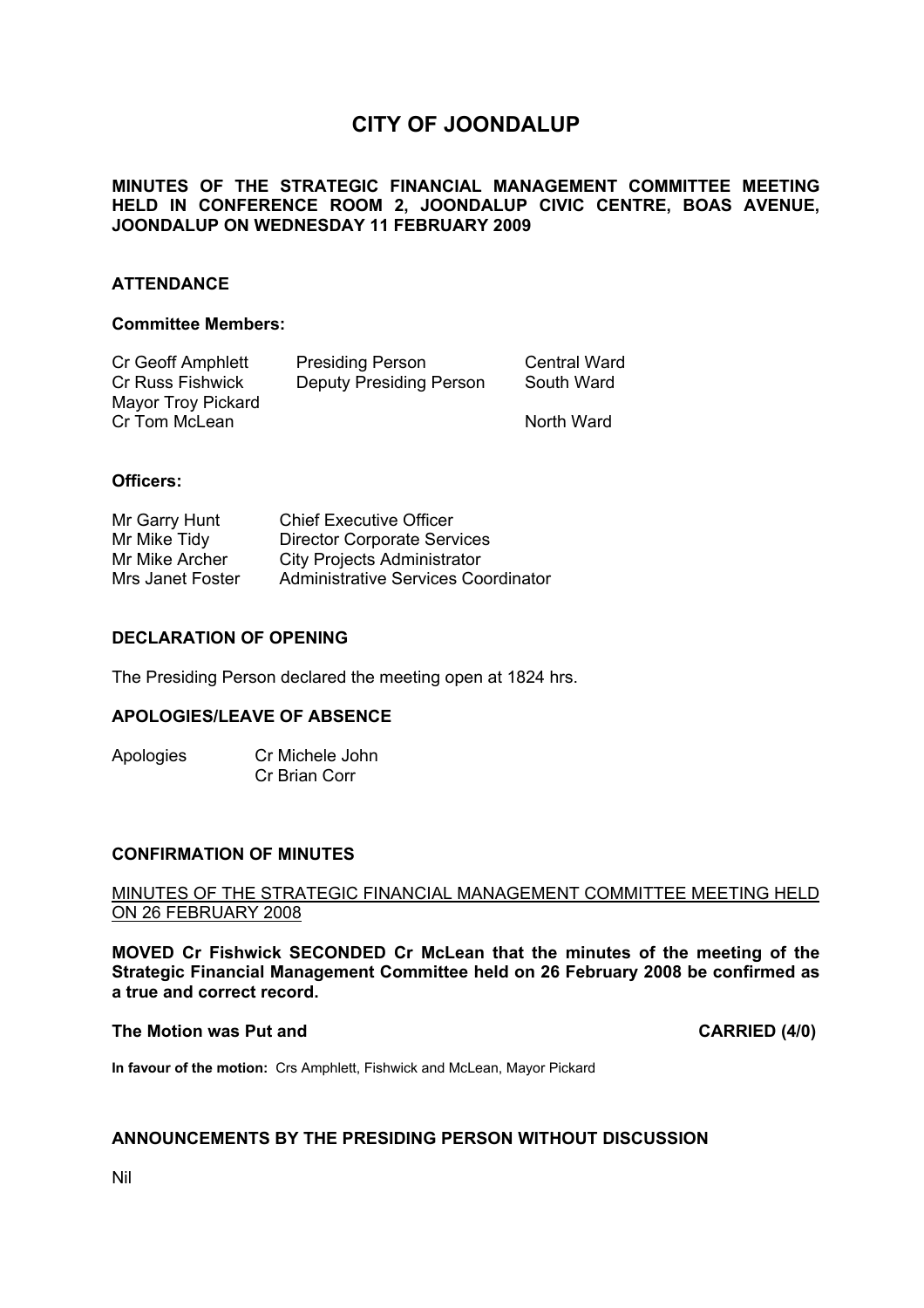# **DECLARATIONS OF INTEREST**

Nil

# **IDENTIFICATION OF MATTERS FOR WHICH THE MEETING MAY SIT BEHIND CLOSED DOORS**

Nil

# **PETITIONS AND DEPUTATIONS**

Nil

# **REPORTS**

# **ITEM 1 CONFIDENTIAL REPORT - 20 YEAR STRATEGIC FINANCIAL PLAN REVIEW [52582] [51567]**

**WARD:** All

| <b>RESPONSIBLE</b> | Mr Mike Tidy              |
|--------------------|---------------------------|
| <b>DIRECTOR:</b>   | <b>Corporate Services</b> |

#### **PURPOSE**

For the Strategic Financial Management Committee to consider and recommend to Council the endorsement of the review of the 20 Year Strategic Financial Plan.

# **EXECUTIVE SUMMARY**

The 20 Year Strategic Financial Plan is due for review by the Strategic Financial Management Committee. The previous Plan was adopted in 2006. The previous Plan projected the City's financial position for 20 years using the 2006/07 budget as the base year for projections.

The Plan has been extensively reviewed to bring the base year up to date and to incorporate revised projections. These projections recognise decisions and proposals considered by Council since the 2006 Plan and are also based on more accurate and up to date asset condition data that is now available.

The projections plot two scenarios. One scenario is based on existing assets only and the required refurbishment and improvement of these to maintain them. The other scenario incorporates projected new capital assets in addition to the refurbishment and improvement of existing assets.

In both cases the scenario projects substantial and increasing cash deficits in the first twelve (12) years which then plateau and reduce. In both cases these projections are based on the proceeds from land sales at Tamala Park being quarantined.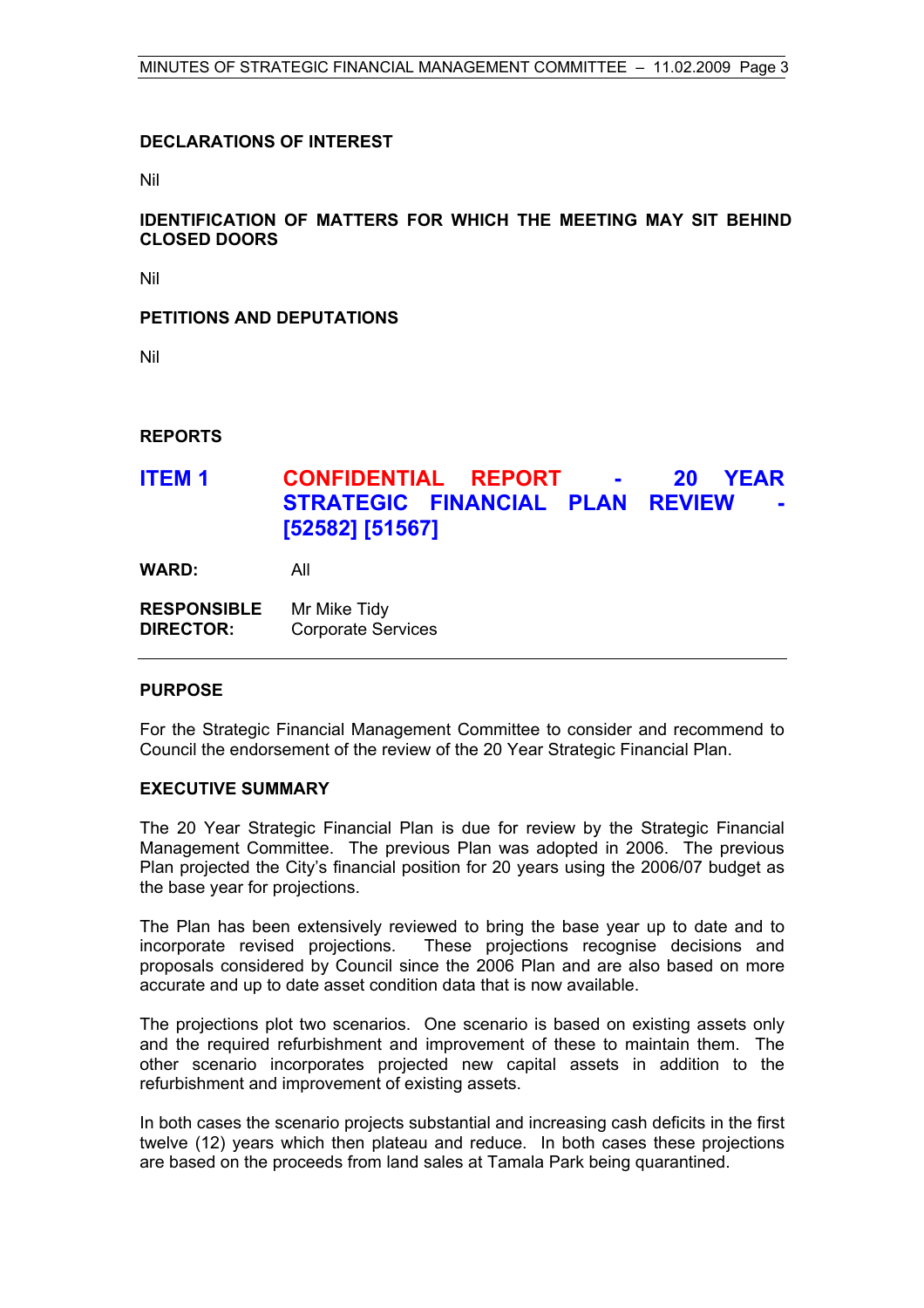These results are predicated on a series of assumptions which are dealt with in the report.

*It is recommended that the Strategic Financial Management Committee:* 

- *1 NOTES the principles, estimates and explanatory notes supporting the reviewed Strategic Financial Plan 2008/09 – 2027/28 forming Attachments 1 and 2 to this Report;*
- *2 Further CONSIDERS the financial parameters on which the reviewed Strategic Financial Plan 2008/09 – 2027/28 is based.*

#### **BACKGROUND**

The existing Strategic Financial Plan was adopted by Council in June 2006. The Plan set out projections over a 20 year timeframe however primary focus was on the first five years. At the time the Plan was used to meet the requirements of Section 5.56 of the Local Government Act 1995 which requires in part that –

*"(1) A local government is to plan for the future of the district."* 

The Plan was advertised for public comment and six submissions were received.

Since the preparation of that Plan, changes in the financial position of the City, the asset condition data that is now available and various subsequent decisions that have been made in relation to projects mean the Plan requires review.

In relation to the requirements of Section 5.56 of the Local Government Act these are now met by the City's Strategic Plan 2008 - 2011 adopted by Council in March 2008. The 20 Year Strategic Financial Plan is a supporting planning tool to the Strategic Plan.

#### **DETAILS**

Before considering the detail of the report there is a disclaimer that needs to be made.

#### *Disclaimer*

*The 20 Year Strategic Financial Plan is a planning tool. It is based on many assumptions. It also includes projects and proposals that in some cases:* 

- *Have been approved by Council and are in progress,*
- *Have been considered by Council but are yet to receive final approval,*
- *Have only been considered by Elected Members at a strategy level,*
- *Have only been considered by Officers*
- *Are operational in nature and based on the continued provision of services and maintenance of City assets and infrastructure in accordance with management and other plans*

*Any of the assumptions and any of the projects or proposals not already approved could prove to be inaccurate both as to likely requirement, timing and financial estimates or may not come to pass at all. They have, however, been included based on the best available information and knowledge to hand at this*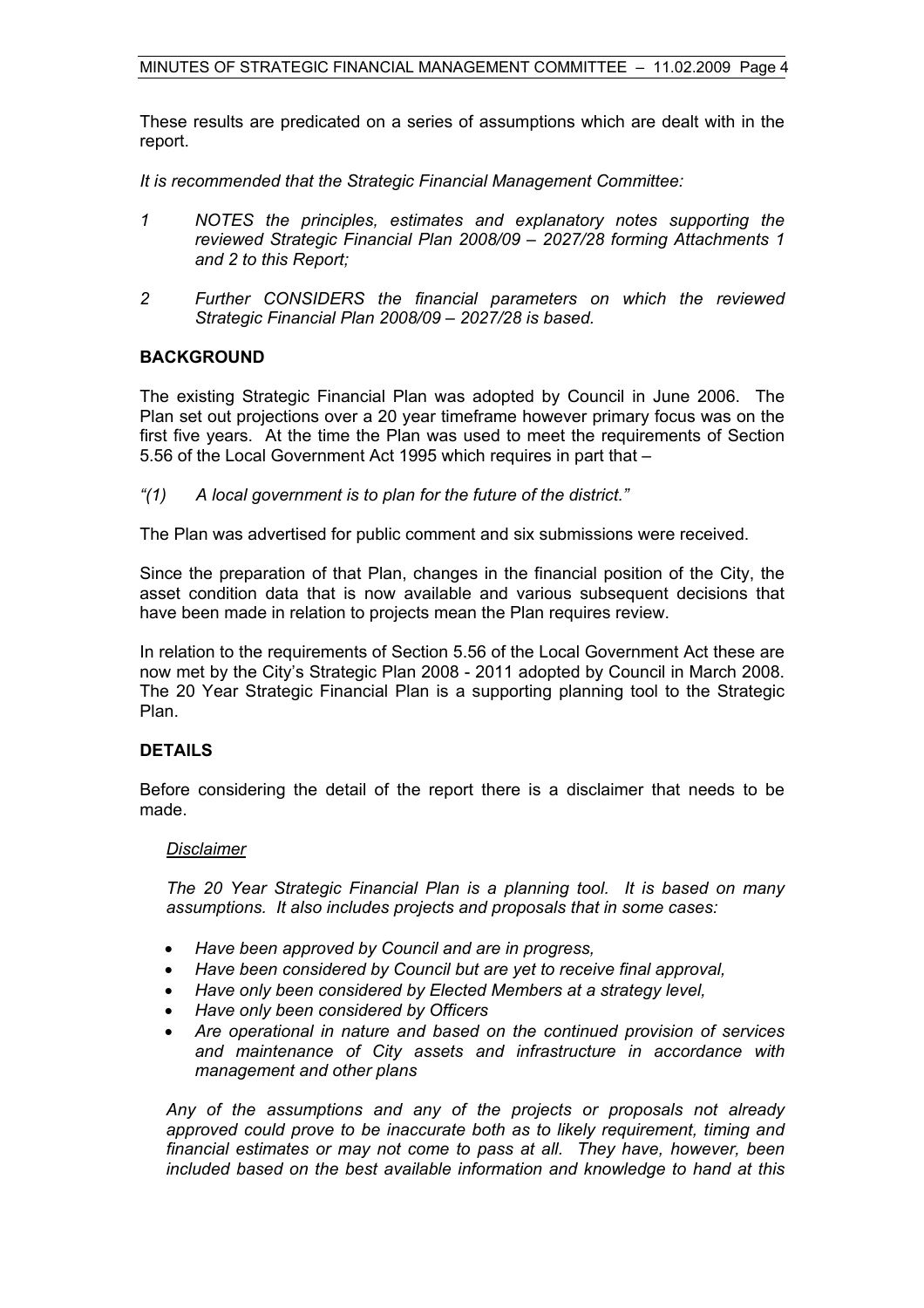*time in relation to likely requirement, timing and financial estimates. Endorsement by Council of the 20 Year Strategic Financial Plan does not constitute a commitment or agreement to any of the projects or proposals that have not already been approved.* 

Since the 2006 Plan the City has made decisions or is progressing to a point of making decisions in relation to assets and services that now need to be included in the projections. For example the 50 metre pool at Craigie Leisure Centre and the introduction of paid parking were not covered in the first five years of the original Plan. The original Plan used as a base year the 2006/07 Budget. The financial position has changed and the base year now needs to be reset at the 2008/09 Budget. Also since the original Plan there has been significant data gathering and development of the City's database in relation to existing asset condition. While still not complete the information in relation to the City's assets is now better known and understood and more reliable than was the case at the time of the 2006 Plan.

In the process of reviewing the 20 Year Strategic Financial Plan the following has occurred:

- Consultation with City Officers in relation to projects, proposals and projections.
- The baseline starting year has been updated to the 2008/09 budget.
- Projects that the City has committed to since the previous Plan or which have some likelihood of being committed to have been incorporated into the Plan.
- All asset refurbishment and improvement projections have been reviewed and revised based on current known asset condition data and where current expenditure levels are not sufficient to achieve effective asset refurbishment and improvement the projections include increases to meet this objective.

The overall projections going forward have been based on a number of fundamental assumptions.

The baseline assumptions for average percentage increases in revenues and expenses over the life of the Plan have taken account of the current economic climate. They assume a worsening situation in 2009/10 with a modest recovery in 2010/11 and better conditions subsequently. The assumptions are as follows –

|                | <b>Assumption</b>                      | 2009/10 | 2010/11 | <b>Beyond</b> |
|----------------|----------------------------------------|---------|---------|---------------|
| $\mathbf{1}$ . | Rates                                  | 3.0%    | 3.5%    | 4.5%          |
| 2.             | Interest rates for investment earnings | 3.25%   | 3.75%   | 5.0%          |
| 3.             | Fees and charges                       | 3.0%    | 3.5%    | 3.5%          |
| 4.             | General purpose grants                 | 3.0%    | $3.0\%$ | 3.0%          |
| 5.             | Employee costs                         | 5.0%    | 3.0%    | 4.0%          |
| 6.             | Other operating expenditure            | 4.0%    | 4.0%    | 4.0%          |

Other assumptions incorporated in the projections are –

1 On and off street parking fees based on the existing implementation have been treated the same as other fees and charges and calculated on 4% increases, however, in addition revenue has been factored in from the projected provision of multi storey car parking. This revenue is identified separately in the Plan and is linked to the projected timeframes for the construction of these facilities.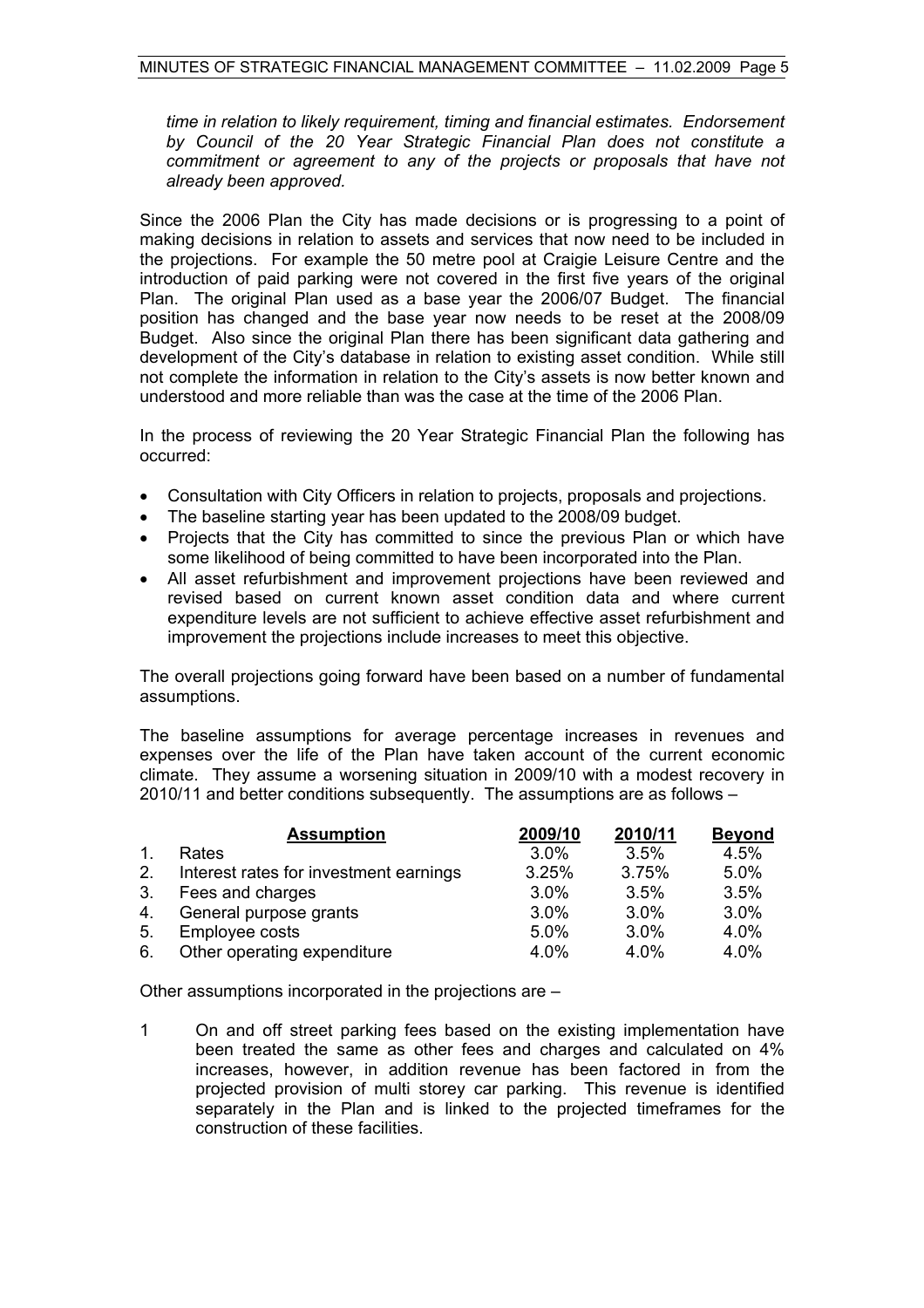- 2 Government grants have been broken into two parts. Those grants that would normally be expected based on the City's current activities and these include the projected 3% increases. The others are new grants that relate to specific individual projects that have been projected to occur at different points over the life of the 20 Year Strategic Financial Plan. These new grants are once offs occurring in particular financial years or split over a couple of years and there is no growth factor or continuing grant income in relation to these.
- 3 The City has a small number of existing loans and has budgeted in 2008/09 for some additional loan borrowing. The repayment of interest and principal on these existing loans and projected 2008/09 loans has been included into the forward projections but there have been no other loan borrowings factored in.
- 4 The City anticipates receiving substantial revenues from land sales resulting from its participation in the development of Tamala Park. The projections for the 20 Year Strategic Financial Plan are predicated on the basis that all of these funds will be placed in reserve.

The overall summary of the 20 Year Strategic Financial Plan is included as Attachment 1. It includes two graphs at the bottom, one of which represents the net cash position if new capital projects are included and the other represents the net cash position if new capital projects are not included. It should be noted that these projections are all cash based and represent the projected municipal fund cash surpluses/deficits.

A summary of the projected balance of reserve funds is included at the bottom of the table of financial projections but are not included in the net operating position figures or reflected in the graphs. It should be noted that in the case of the net cash position without new capital projects, the reserve fund balances exceed the cash deficits for the first 10 years of the projected Plan. In years 11 and 12, however, the net cash position exceeds the projected reserve fund balance before it changes back again from year 13. The net cash projections and balance are cumulative. Similarly, in relation to the net cash position with new capital projects for the first four years from 2009/10 reserves exceed the deficits however from that point onwards the net cash deficits exceed the reserve funds and by a substantial amount.

The summary at Attachment 1 shows from the top of the table the income projections for 20 years represented by note numbers 1-10 followed by the operating expenditure projections numbered 11-16 (please note that although depreciation is listed for the purposes of information all projects are cash based and these figures are reversed out in the totals). This results in a net operating result. Capital then follows numbered 17-20. The capital is broken up into existing capital and new capital with loan repayments (principal) shown separately. Below capital numbered 21-26 are the cumulative brought forwards, transfers to and from reserves, proceeds from land sales at Tamala Park, the sale of other assets and borrowings.

As previously mentioned the borrowings only reflect existing and 2008/09 budgeted borrowings. The only asset sales in the projections are land sales at Tamala Park and the disposal of plant and equipment as it is changed over. All of the proceeds of Tamala Park are projected to be transferred to reserves.

The existing capital programme and the new capital programme calculations are derived from calculations sheets not provided with this report.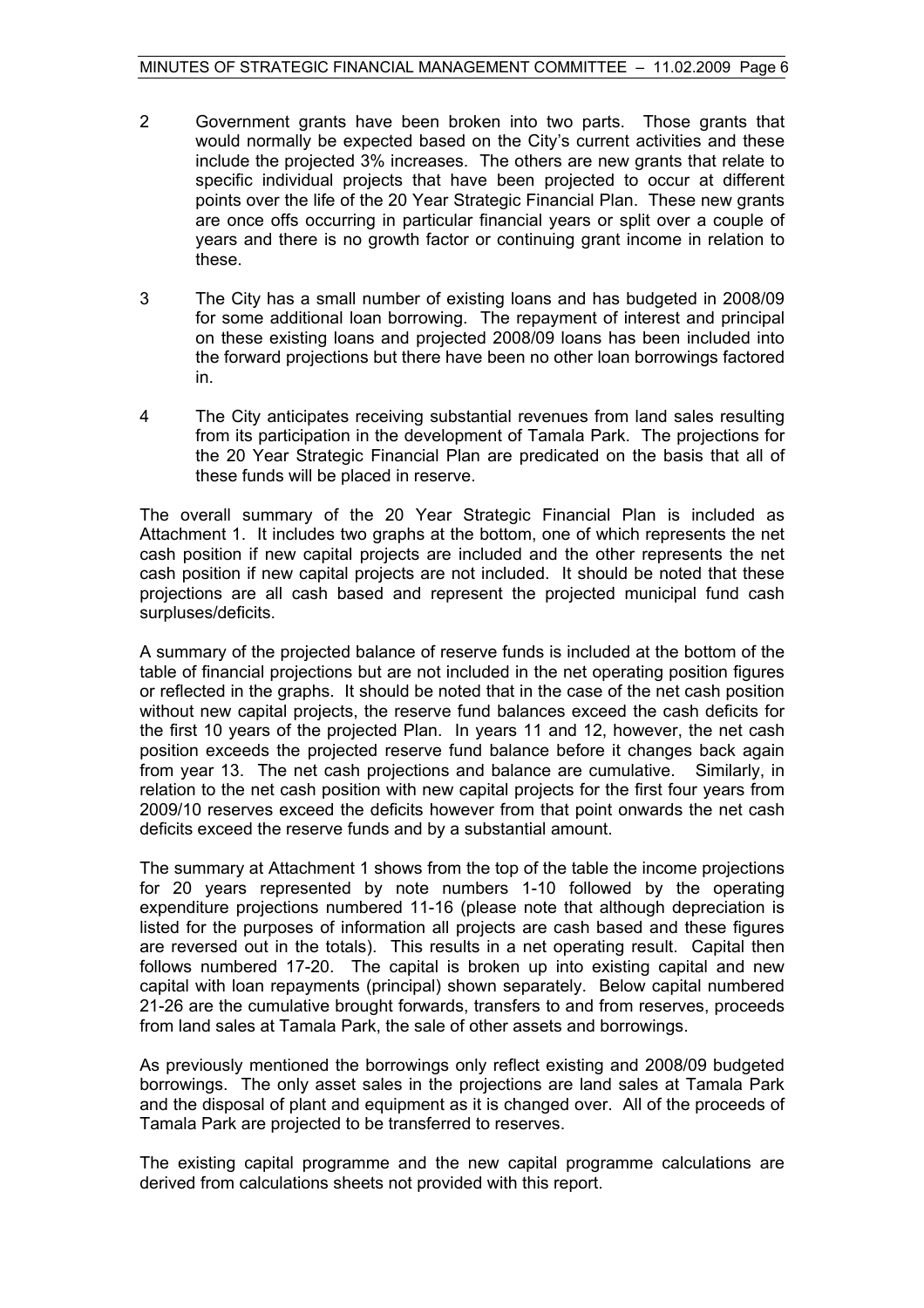Attachment 1 is supported by explanations and notes that relate to the overall summary document. These are included as Attachment 2. These provide a description and explanation of each line item in the Attachment 1 summary. In addition they provide a summary that highlights the major variations between the financial years and identifies the key projects that cause those variations.

#### **Issues and options considered:**

A broad range of assumptions have been made in relation to putting together the financial projections as explained in the Details section above. Any one of these assumptions could be modified and in combination there are many permutations. In terms of the basic underlying assumptions related to the percentage increases, any variation to these can potentially have a major impact on the projections because there is a compounding effect over the 20 year life of the projections. The percentage projections have been made relatively conservatively and it is felt that this is the most appropriate approach.

There are a number of philosophical issues that should be considered in the context of the 20 Year Strategic Financial Plan projections although they have not been included at this stage.

These include:

#### Rationalisation of Assets

The projections do not include any projections related to the potential rationalisation of assets. This is in line with adopting a conservative approach. The projections therefore include refurbishment and improvement of all existing assets.

It is fairly clear that in going forward the City will need to consider the rationalisation of assets and there are a number of opportunities that will present to enable this to happen. One primary example is the master planning for Percy Doyle Reserve, which is included in the forward projections but does not reflect any demolition or reduction in the number of existing building assets.

Rationalisation of facilities is always a contentious issue and requires significant community engagement. Dealing with the issues of the perceived loss of existing exclusive space and finding uses that are compatible to share space is a major challenge.

# Tamala Park Land Sale Proceeds

As indicated in the assumptions, the projections at this point have been predicated on the basis that all proceeds from Tamala Park will be placed into reserve, effectively quarantined. While it is intended that these reserve funds be used for specific purposes, these purposes have not been identified and the projections do not reflect any transfers from this reserve. There needs to be a framework developed that identifies the types of purposes or uses to which these funds may be applied. The proceeds from land sales, while a significant revenue stream over a projected nine year period, represents a one off opportunity as the land can only be sold once.

The best use of funds from the realisation of an appreciating asset (land) would be to create or acquire another appreciating or income producing asset. The nature of this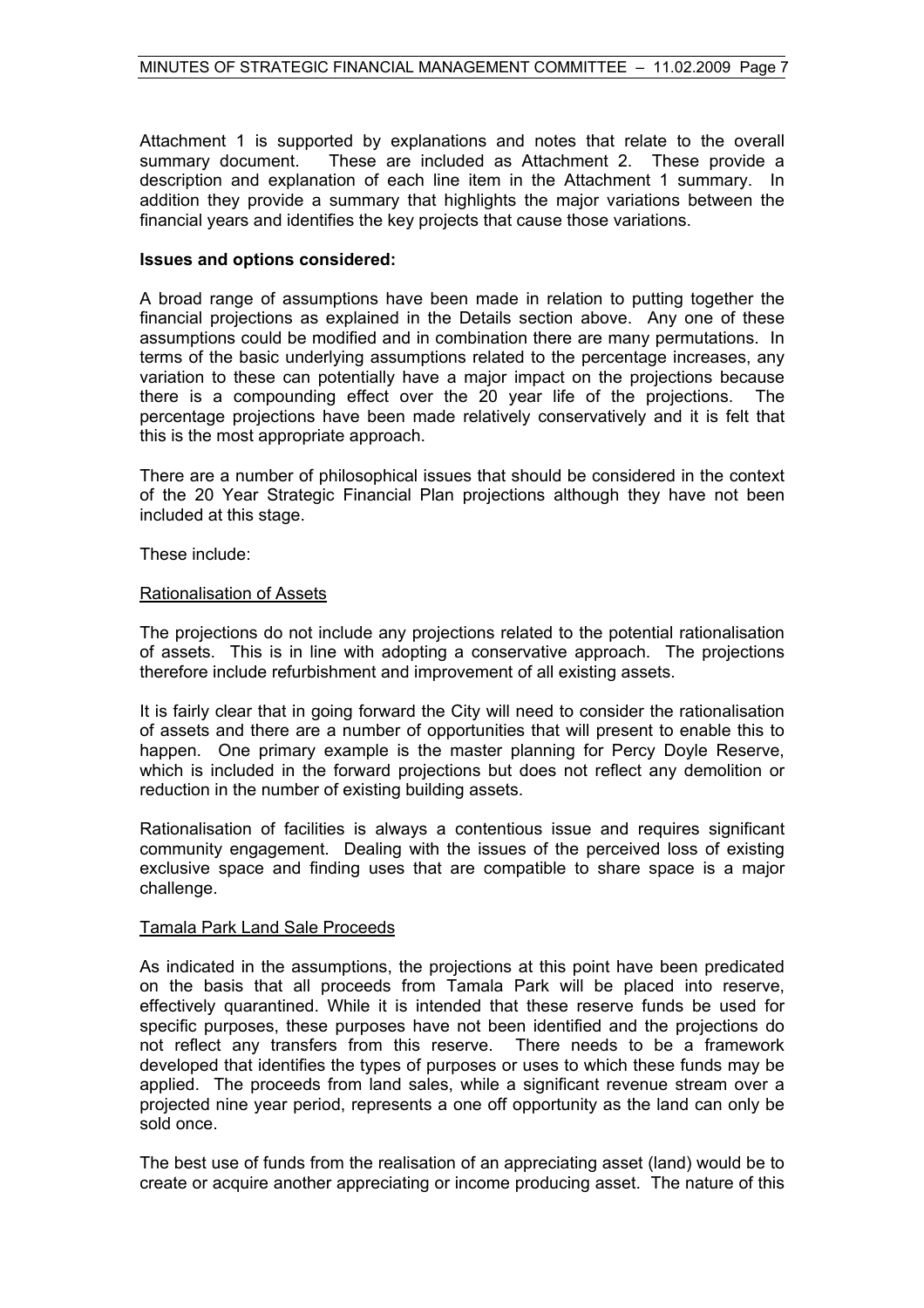business is such, however, that there would be limited opportunities that would meet this criteria subject to how they might be interpreted. For example does income producing mean those assets generate all the income that is required to sustain their ongoing use and maintenance or could it include those assets which will generate a significant income stream although not enough to sustain their ongoing use and maintenance.

In considering what might constitute an income stream there probably also needs to be some wide criteria. Fees, charges, rents, leases, associated parking revenues etc derived directly from the asset development are obvious inclusions. The economic development multiplier effect that might drive future rate revenue or future paid parking growth should not be ignored.

Based on these considerations possible criteria for the use of the Tamala Park land sale proceeds are:

- First priority to assets capable of producing an income stream sufficient to completely sustain those assets.
- Second priority to assets capable of producing an income stream although not sufficient to completely maintain those assets.
- An income stream to include direct income from fees, charges, rents, leases, associated parking revenues etc and indirect income from economic development subject to this being supported by an economic analysis and assessment.
- Sale proceeds not to be utilised for the development and creation of any asset that will not result in an income stream.

Should Council wish to consider the possibility of using some of the Tamala Park land sale proceeds for assets that would not result in an income stream then there would need to be some very tight parameters around this use. Without this, and once precedents were set, there would be risks that over time the funds would be consumed for these purposes. Parameters could include identifying specific purposes and also putting a cap or a ceiling on the percentage of the land sale proceeds that could be used for that kind of purpose.

#### Loans

As discussed in the Details above, the current projections only include loan funds insofar as they already exist or are planned in the 2008/09 financial year. The projections do not make any provision for loan borrowings in the future. Clearly from the net results of the projections and after taking into account all of the proceeds from the Tamala Park land sales the City's projections show that there are insufficient funds to meet all of its needs. The City needs to consider the potential use of loan funds and how these might be best applied.

Ideally loan funds should be applied in a manner not too dissimilar to the discussion around the use of the Tamala Park land sale proceeds ie in situations where there is likely to be an income stream, generated. In funding terms there is greater flexibility with loans to tailor them to a project's timetable since loans can be taken out at any time. Using reserve funds requires these to be accumulated before they are available to be used on a project. On the down side, however, a loan adds a cost to running the asset and the income stream not only has to sustain the asset but meet interest and principal repayments.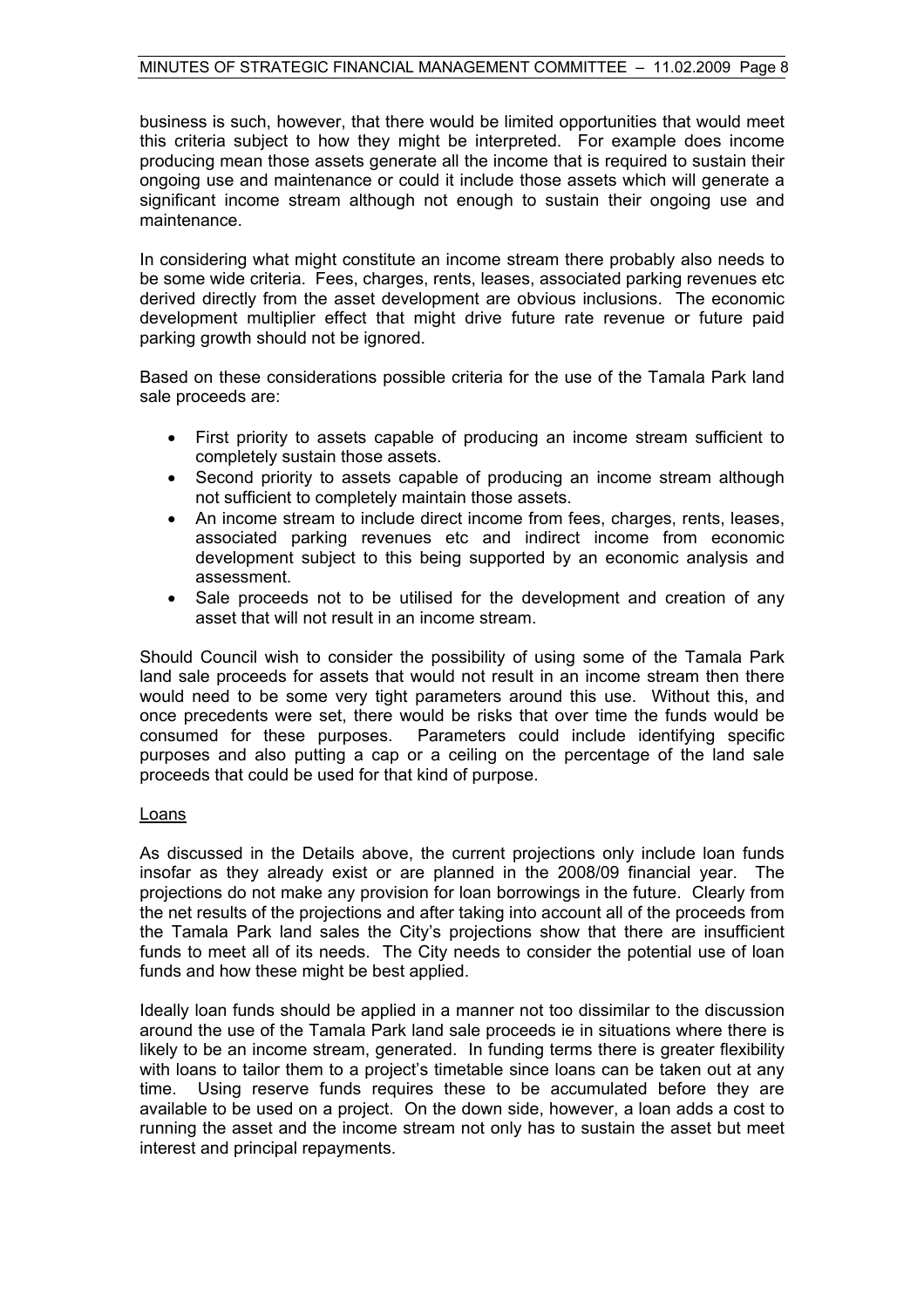It is acknowledged that using these criteria limits the potential application of the use of loan funds but nevertheless there are some situations in the forward projections where this criteria could be met. In particular the forward projections include provision for the construction of multi storey car parks which are expected to generate car parking fees. These represent an excellent example of where the loan funds could be applied with the income stream potentially being sufficient to sustain the asset and meet loan repayments. The recently implemented paid parking program is budgeted to be funded from loan.

Should the Council wish to consider the possibility of using loans it is felt that a determination should be made that the City will embrace loan borrowings but only in those situations where there is an income stream generated sufficient to sustain the asset and meet the loan repayments.

#### Strategic Issues

At the strategic weekend held earlier in the year there was some philosophical discussion of some key high level issues. Two of these do have some potential financial implications but no provision has been made in the 20 Year Strategic Financial Plan. These are the possible handover of Arena to the City of Joondalup and the development of a building in the CBD on City of Joondalup land.

While clearly these two issues are in the City's thinking at this point, how these events might be financially structured is not known other than that there is a strong desire for them to be self funding or cost neutral. It is on this basis that they have not been included in the Plan.

#### **Link to Strategic Plan:**

1.3.2 The City maintains a long-term Strategic Financial Plan which is reviewed regularly.

#### **Legislation – Statutory Provisions:**

Section 5.56 of the Local Government Act 1995 provides that -

*"(1) A local government is to plan for the future of the district."* 

The 20 Year Strategic Financial Plan is an integral part of the City's planning for the future.

#### **Risk Management considerations:**

The 20 Year Strategic Financial Plan is based on many assumptions. There is a risk that those assumptions could be wrong or may not come to pass, however, it is a planning tool and the City is not committed to anything in the Strategic Financial Plan by virtue of endorsing it. Periodic review and update of the 20 Year Strategic Financial Plan will ensure that it remains a relevant and useful document to manage the City's financial affairs into the future.

#### **Financial/Budget Implications:**

The 20 Year Strategic Financial Plan represents projections and estimates based on many assumptions and is a planning tool. Endorsement of the 20 Year Strategic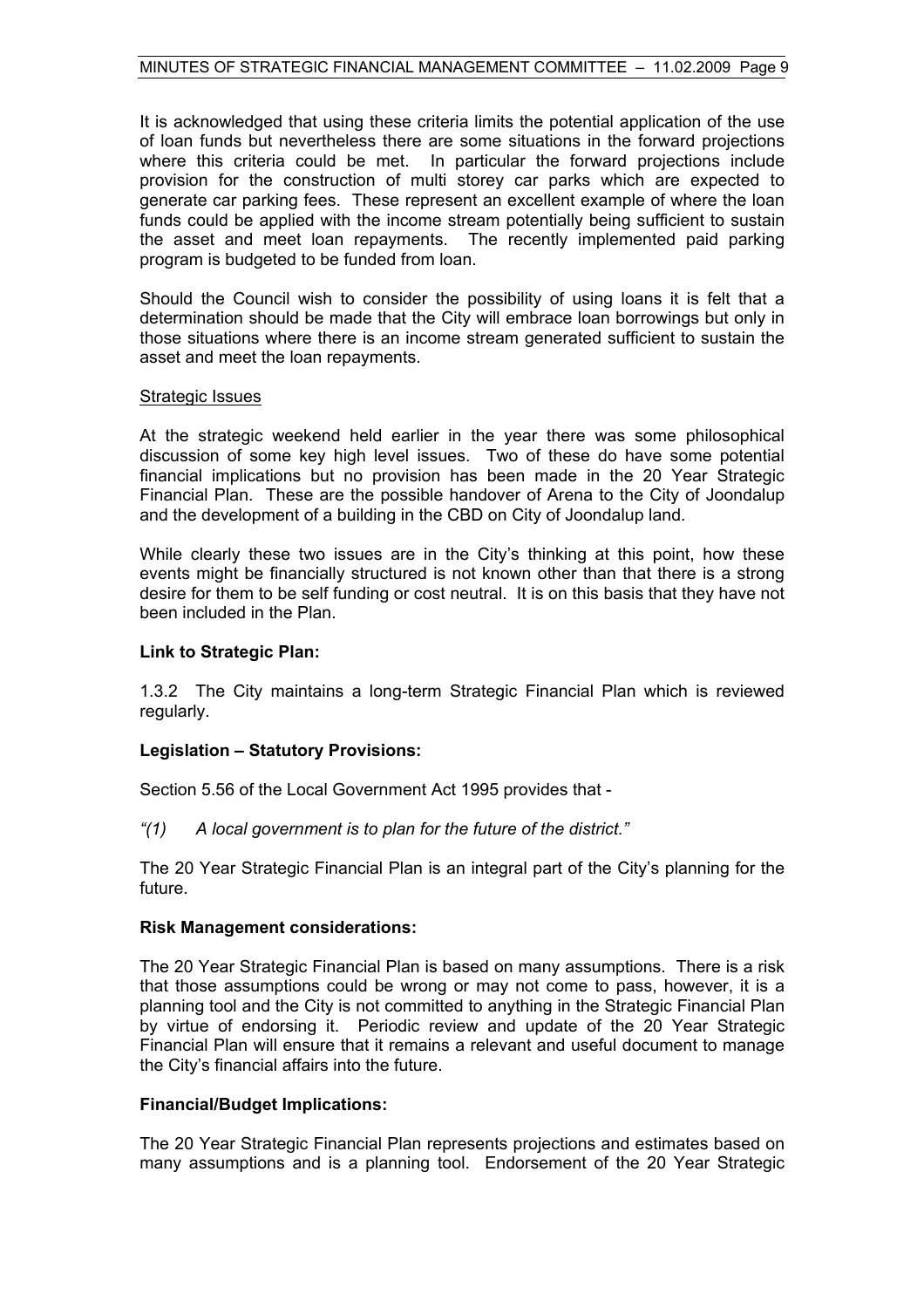Financial Plan does not constitute a commitment or agreement by the City to the projects and proposals or the projections included in the Plan.

#### **Policy Implications:**

Not Applicable.

#### **Regional Significance:**

Not Applicable.

#### **Sustainability Implications:**

The 20 Year Strategic Financial Plan represents the primary and key financial planning document for the City and has a direct bearing on planning for the financial sustainability of the City.

#### **Consultation:**

The 20 Year Strategic Financial Plan has been prepared after consulting with City staff.

#### **COMMENT**

The original 2006 Plan has been reviewed and significantly updated with a new base year of 2008/09 and revised projections and estimates for the 20 year lifespan of the plan. It is based on known revenue and expenditure estimates, existing or expected Council commitments and projections for what is required in relation to the refurbishment and improvement of existing assets and the development of new capital assets. It is important to appreciate that it includes many assumptions. It is possible that these assumptions could prove to be inaccurate or may not come to pass at all. It will continue, therefore, to be reviewed, updated and reassessed into the future.

The key purpose of the 20 Year Strategic Financial Plan is as a long term planning tool and is an overall guide to the financial sustainability of the City. It provides a point of reference against which debate about future projects and proposals and their implications can be assessed and measured.

#### **ATTACHMENTS**

| Attachment 1 | 20 Year Strategic Financial Plan Summary                |
|--------------|---------------------------------------------------------|
| Attachment 2 | 20 Year Strategic Financial Plan Explanations and Notes |

#### **VOTING REQUIREMENTS**

Simple Majority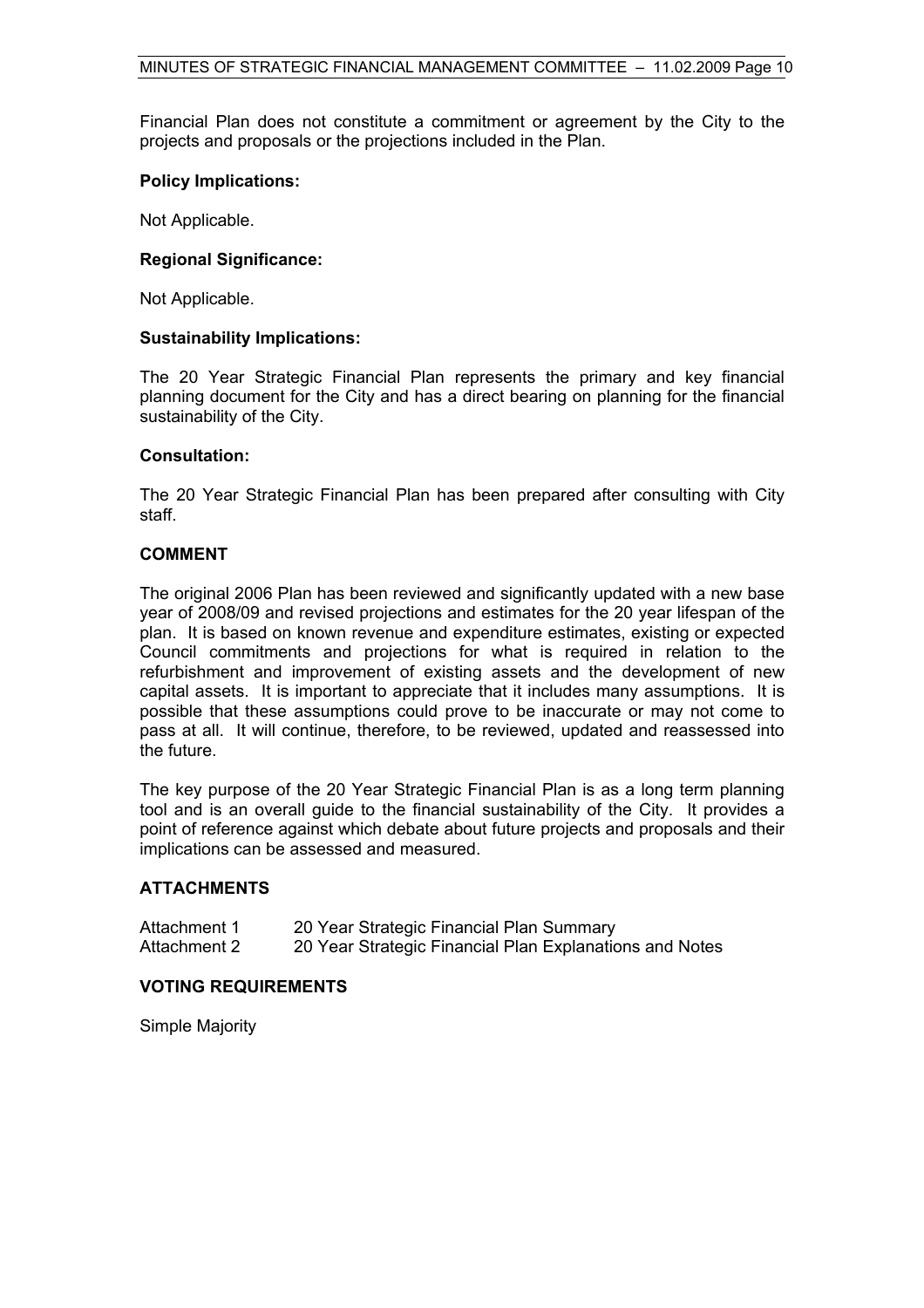# **OFFICER'S RECOMMENDATION**

That the Strategic Financial Management Committee:

- 1 NOTES the principles, estimates and explanatory notes supporting the reviewed Strategic Financial Plan 2008/09 – 2027/28 forming Attachments 1 and 2 to this Report;
- 2 Further CONSIDERS the financial parameters on which the reviewed Strategic Financial Plan 2008/09 – 2027/28 is based.

The Director Corporate Services provided an overview of the report. Discussion ensued.

**MOVED Cr Fishwick SECONDED Cr McLean that the Strategic Financial Management Committee** 

- **1 NOTES the reviewed Strategic Financial Plan 2008/09 2027/28 forming Attachments 1 and 2 to this Report;**
- **2 REQUESTS a further version of the Strategic Financial Plan 2008/09 2027/28 be prepared which factors in economic cycles based on past history;**
- **3 as a minimum, RECONSIDERS the Strategic Financial Plan on an annual basis in February each year.**

#### **The Motion was Put and CARRIED (4/0)**

**In favour of the motion:** Crs Amphlett, Fishwick and McLean, Mayor Pickard

# **ITEM 2 DIRECTIONAL/ADVERTISING SIGNS TO BE INSTALLED ON CITY STREET SIGNS – [06004]**

**WARD:** All

**RESPONSIBLE** Mr Ian Cowie **DIRECTOR:** Governance and Strategy

#### **PURPOSE**

To seek the views of the Committee on the proposal to allow street signs within the City to have approved advertising installed.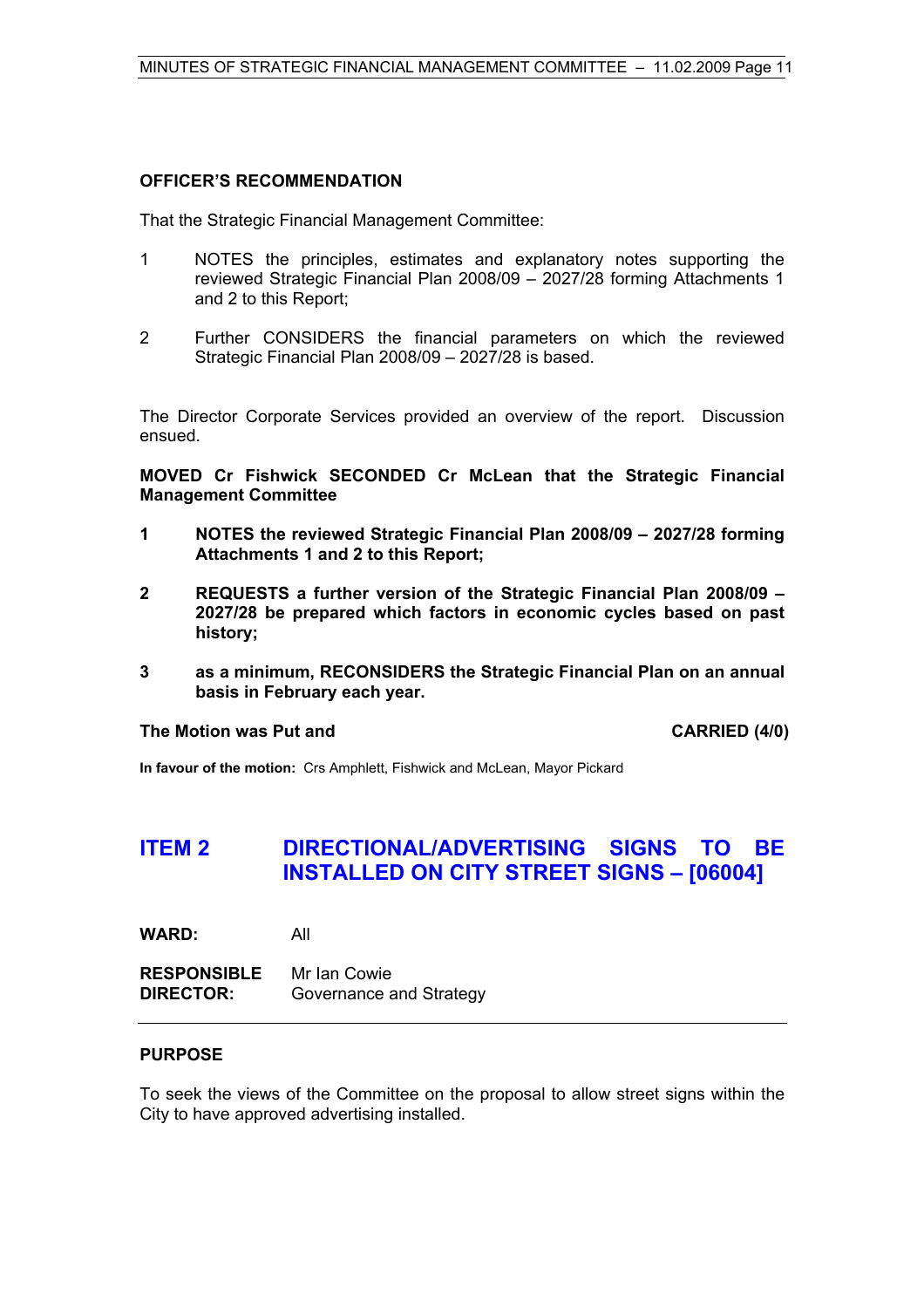#### **EXECUTIVE SUMMARY**

This report suggests that, on balance, allowing street sign advertising at certain key locations throughout the City should be progressed.

## **BACKGROUND**

To examine alternate revenue streams for the City, the concept of allowing advertising to be installed on City owned street signs was suggested.

A number of other local governments have a contract with an external agent to allow advertising to be installed on street signs generally in the form of an illuminated street sign with an associated message. An example is shown at Attachment 1.

The City has a similar contract with an external agent that allows for advertising to be installed on various bus shelters. Advertising must conform to agreed guidelines.

# **DETAILS**

#### **Issues and options considered:**

The proposal is for the City to enter into a contract to allow for designated street signs to have an illuminous street sign and associated advertising message installed. These signs would be managed by the external agent in return for revenue paid back to the City. It is: -

- estimated that the City could accommodate up to 50 advertising units;
- estimated that each sign has a limit of 2sqm of advertising area;
- anticipated that the contract would be a 10 year plus 10 year option;
- an option for the City to be compensated with installation of infrastructure rather than fees for advertising;
- suggested that where advertising space is not sold, then community messages could be installed.

It is understood that should the signs be defaced or smashed, they will be repaired or replaced quickly by the external agent managing the contract. This element will be explored with potential suppliers should Council decide to progress with the concept. The bus shelter contract contains a similar provision.

The options available to the Council would be to: -

- not allow any street sign advertising to occur within the City;
- allow certain street sign at key intersections within the City to have street sign advertising (Beach Road, Warwick Road, Hepburn Avenue, Whitfords Avenue, Ocean Reef Avenue, Hodges Drive, Shenton Avenue, Burns Beach Road, Joondalup Drive are likely options).
- allow all street signs within the City to have the potential to have street signs that carry an advertising message.

#### **Link to Strategic Plan:**

Not applicable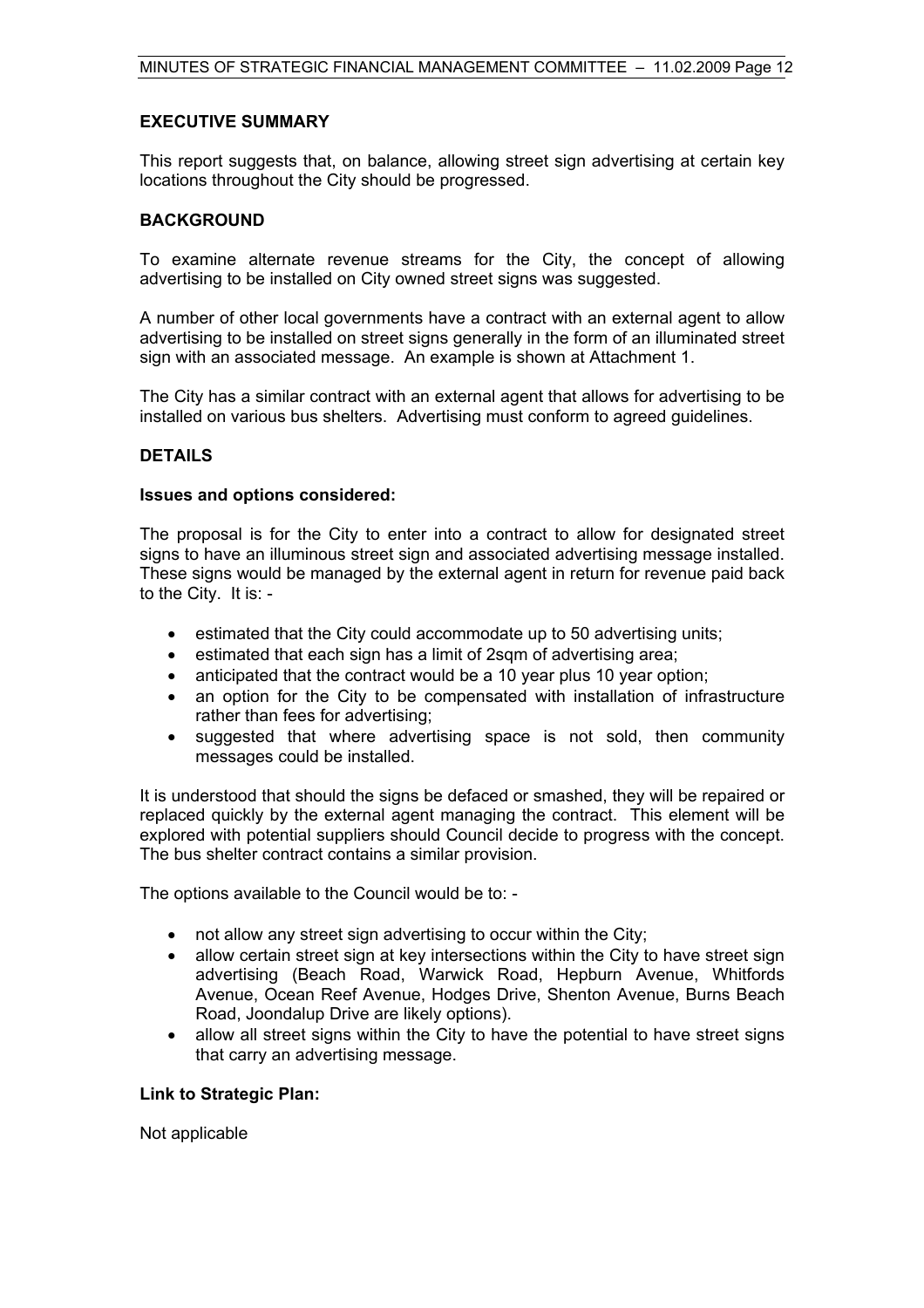# **Legislation – Statutory Provisions:**

Any signage would need to comply with the relevant requirements of Main Roads WA, or the City's Signs Local Law.

#### **Risk Management considerations:**

The risk of not examining alternate revenue streams increases the burden and reliance on rate revenue to provide for the City's services and programs.

#### **Financial/Budget Implications:**

The City currently derives approximately \$100,000 a year in revenue for its contract relating to bus shelter advertising. It is difficult to determine the expected revenue if street sign advertising were allowed, but it would not be unreasonable to derive a similar figure, dependent on number of locations.

#### **Policy Implications:**

Not Applicable.

#### **Regional Significance:**

Not Applicable.

#### **Sustainability Implications:**

Not Applicable.

#### **Consultation:**

Not Applicable.

#### **COMMENT**

There are a number of local governments that currently have an arrangement to allow such street sign advertising at various locations through the district.

The City has a similar contract for its bus shelters. Allowing street sign advertising within certain locations within the City could be determined as an extension to this. Opening all street signs to advertising is not considered appropriate because of the visual impact it could have. It is also likely that advertisers would only want signs on key roads. It is suggested that such signs not be allowed in the City centre itself to minimise the visual impact there. The actual areas where advertising signage should be allowed will be determined further should Council decide to progress the concept.

#### **ATTACHMENTS**

Attachment 1 Example signs

# **VOTING REQUIREMENTS**

Simple Majority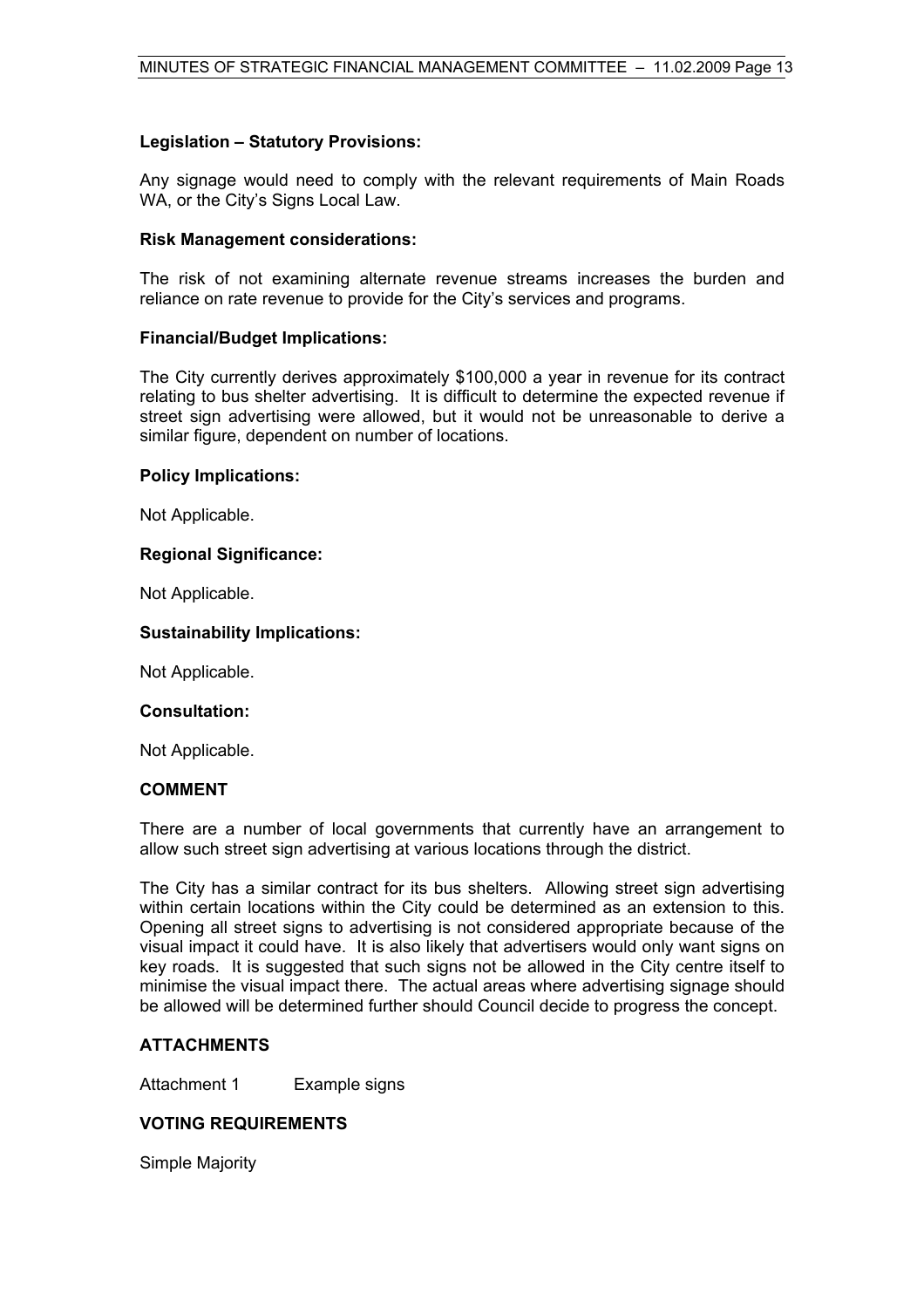# **OFFICER'S RECOMMENDATION**

That the Strategic Financial Management Committee RECOMMENDS that Council:

- 1 SUPPORTS:
	- (a) the principle of allowing street sign advertising;
	- (b) that no such signs be allowed in the Joondalup City Centre;
	- (c) that the actual streets where such signage would be allowed be determined once the 'in principle' decision is made;
	- (d) that any contract entered into for street sign advertising include a clause requiring the rapid replacement/repair of damaged or broken signs;
	- (e) that the advertising allowed conforms to guidelines similar to those which apply to advertising on bus shelters;
- 2 subject to agreement to 1(a) above, REQUESTS the Chief Executive Officer to invite tenders from suitably qualified organisations.

The Chief Executive Officer provided an overview of the report. Discussion ensued. The Committee requested that this matter be referred back for further investigation, in particular to the types of signs used in Claremont, with a further report being presented to the Committee that also gives consideration to sponsorship opportunities.

# **ITEM 3 CONFIDENTIAL REPORT - COMMERCIAL OFFICE DEVELOPMENT FEASIBILITY ANALYSIS – [09095, 70512]**

**WARD:** All

**RESPONSIBLE** Mr Ian Cowie **DIRECTOR:** Governance and Strategy

#### **PURPOSE/EXECUTIVE SUMMARY**

For the Committee to consider the report of consultants Jones Lang LaSalle in relation to the feasibility of constructing a commercial office building on the carpark next to the City's administration building. The consultant's report suggests that such a building would not be viable using commercial rates of return.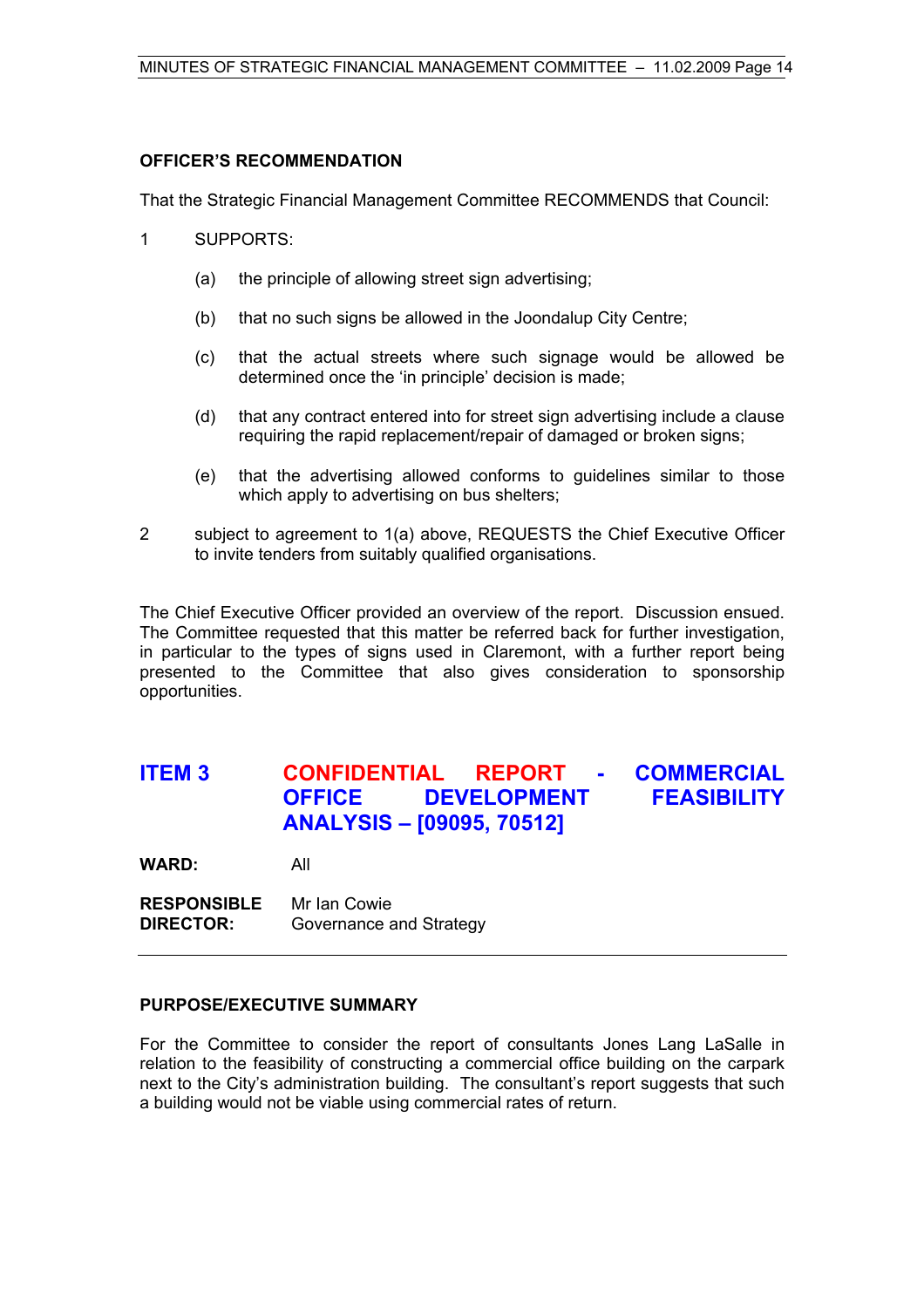# **BACKGROUND**

For some time now there has been general talk about the potential to construct a commercial office building on the carpark next to the City's Administration Building (Attachment 1). This matter was considered at the Elected Members Strategic Weekend held in May 2008. This consideration led to the following Council resolution in July 2008 that: *"Development of a high rise commercial office space within the CBD on Council owned land is supported under the following conditions:* 

- *Development should be iconic;*
- *Review the adequacy of the administration building; and*
- *Would require a business plan".*

Historically this carpark land was designated for a cultural facility which was to be built over a sunken carpark. However, this use has now been superseded with the City's acquisition of land facing onto Grand Boulevard (next to the TAFE Hospitality Training Centre) specifically for this purpose. Consequently, Council now has the opportunity to determine the future purpose of the undeveloped land, currently used for a carpark, on Boas Avenue.

Jones Lang LaSalle were commissioned to consider the feasibility of developing a commercial office building on this site. An initial analysis was prepared in May/June 2008 which is the primary date of assessment; however with the onset of the economic financial crisis the report has been updated to reflect Perth's commercial market. The changes have seen a worsening of the financial prospects due to sales revenue falls, increased construction costs and more competition as a result of surplus office space.

# **DETAILS**

Jones Lang LaSalle have now presented their final report into the feasibility of constructing a commercial office development on the carpark site (Attachment 2).

The report:

- Analyses relevant provisions within the City Centre Development Plan and Manual;
- Provides a broad overview of the economy to set the scene;
- Considers the commercial office market in the Perth CBD and its performance;
- Considers five suburban commercial office markets and compares them to Joondalup;
- Provides an overview of the Joondalup market; and
- Analyses four options for the development of a commercial building on the carpark site.

In terms of the final dot point, Jones Lang LaSalle were asked to consider the potential for an 8-10 storey office building. The consultants introduced two lower, campus style developments into the analysis to provide a comparison of feasibility with an office tower. The four options analysed are therefore:

- A two storey campus style development (the cheapest option);
- A four storey campus style development (slightly higher development costs);
- An eight storey tower configuration; and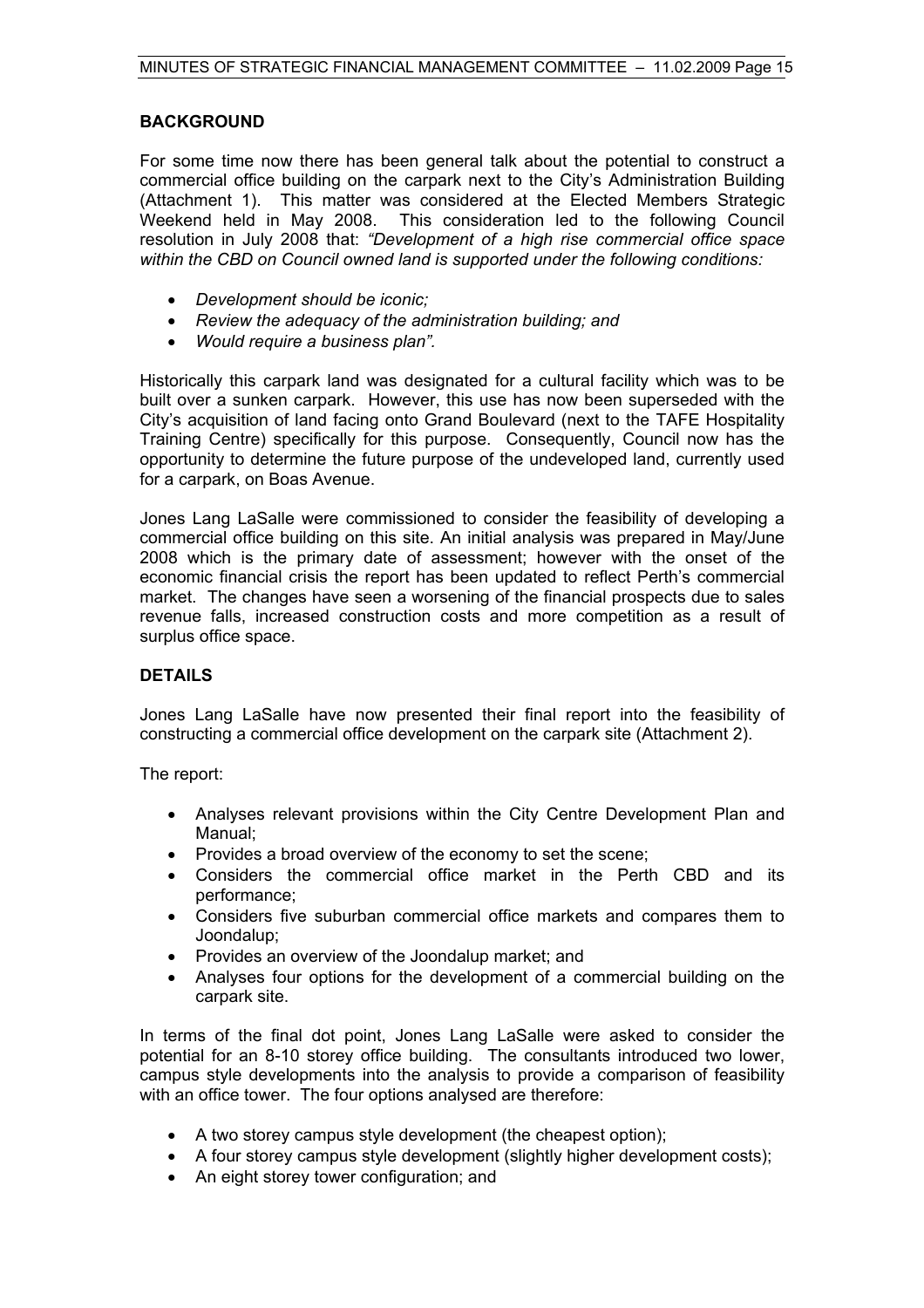• An eight storey tower development which is green star rated.

The analysis concludes that the development is not feasible based on normal market return requirements.

The report notes that a 10% reduction in construction costs has significant implications for feasibility and that residential development in an office block at the penthouse level would improve financial viability. It is also noted that "based on present forecasts, the longer this development is left to bring to fruition, the less viable it will become" (page 76).

The Jones Lang LaSalle report only considers feasibility from a commercial financial basis. As the report notes on page 79, the City is not a normal commercial developer and there are several factors which can influence the financial viability for an organisation such as a local government. These include:

• The site value

Here the report values the site at \$5.9 million. This is an important consideration for a private sector commercial developer. However, the City owns this land and has not spent \$5.9 million purchasing it for development. Its current return is negligible and this will continue, even with the introduction of paid parking. Consequently, it could be argued that while the \$5.9 million figure for site value is a crucial element in any financial assessment for a private sector commercial developer, it is not so in this case for the City. In the report a further model is run for December 2008 and the land value of the site has been removed for comparative purposes. In this model the nil land value scenarios improve 'viability' with scenario 1 now at 'market' levels. This comparison does not account for the opportunity cost of the value of the land and should therefore be used with caution.

Rental income

When a private sector commercial developer builds an office block, the developer will receive rental income while it holds the building. Should the City construct the office building, it will also receive rental income. However, in addition it will receive the rates generated from the development. This is not the case for the private developer. Rates for a floor area of approximately 15,000 sqm are expected to be in the vicinity of \$400,000.

• The multiplier effect

A private developer is interested in commercial return. The developer has no direct interest in external multipliers associated with the development. This is not the case for the City. Much of what the City does is undertaken to enhance the amenity, the environment or the economy of the City. Consequently, the multiplier effect associated with the construction of a commercial office building is relevant for the City to consider in relation to such a development.

Attachment 3 identifies the multiplier effects of establishing a 15,000sqm commercial office building. The analysis is based on 750 jobs being supported by the development. Such an increase in jobs is expected to increase output by \$197 million directly and by \$367 million overall when further multipliers are added. The 750 jobs directly created are expected to inflate to 1,412 in total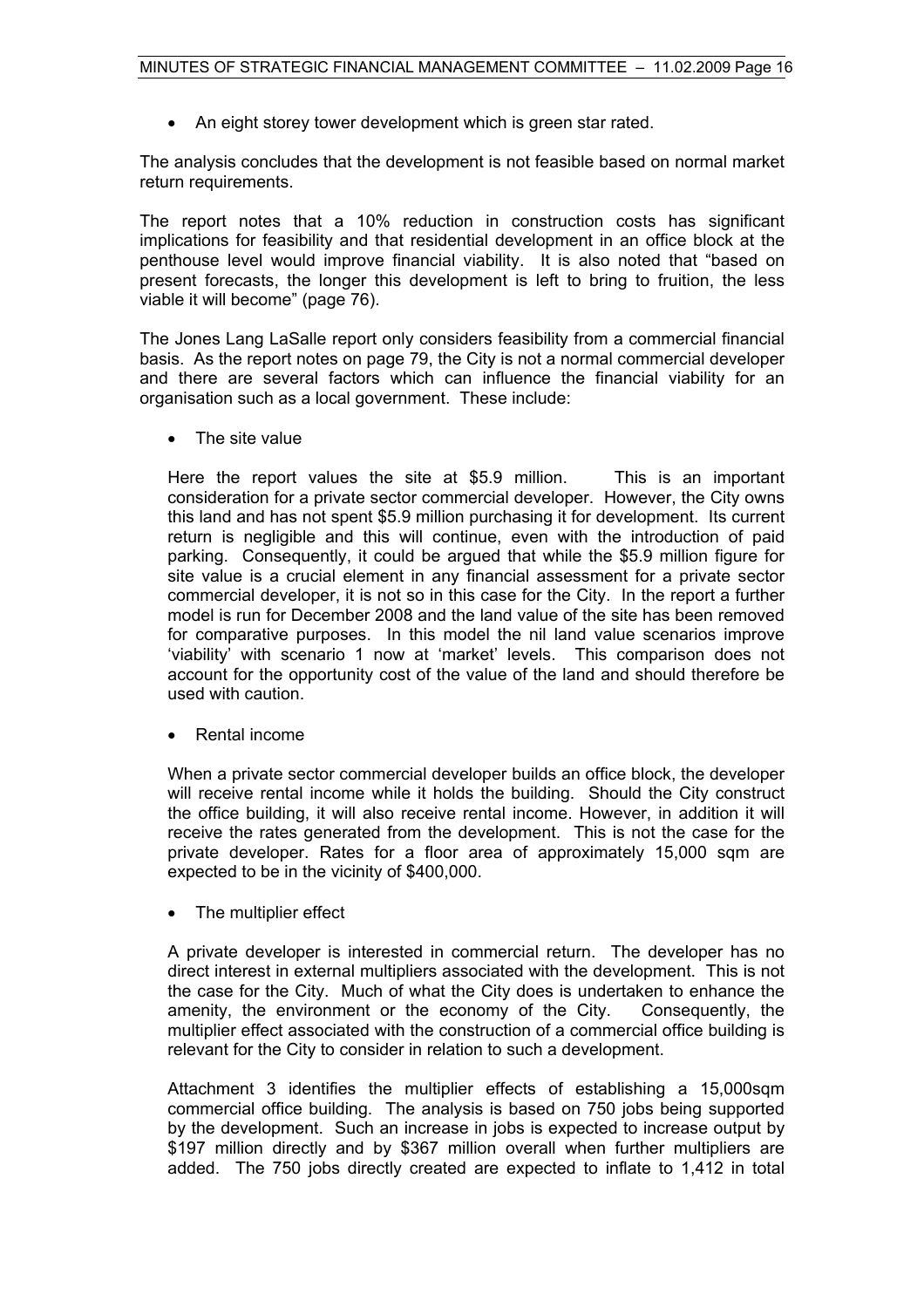when multiplier effects are added. Attachment 3 shows how the flow on benefits will be achieved within the Joondalup City Centre and the Joondalup economy as a result of such a development.

## **Issues and options considered:**

The Committee could recommend to Council that:

- The City progresses the concept of a commercial office development via further due diligence; or
- The City abandons the concept of a commercial office development.

# **Link to Strategic Plan:**

- 3.1 To encourage the development of the Joondalup CBD.
- 3.2 To increase employment opportunities within the City.
- 4.2.3 Facilitate the development of landmark buildings within the City Centre.

# **Legislation – Statutory Provisions:**

Not applicable.

# **Risk Management considerations:**

There are significant risks associated with undertaking any project of this nature. There are no significant risks associated with undertaking feasibility analyses.

## **Financial/Budget Implications:**

These are explained in the report from Jones Lang LaSalle and the report on multiplier effects. The construction of a commercial building on the fee paying car park will generate some opportunity costs in terms of lost revenue. Should construction cover two years, two years of parking revenue will be lost. Based on initial car park takings, it is expected that approximately \$60,000 will currently be foregone if the car park is closed for the development over the two year period. Those currently parking in the car park should be able to find alternative parking under the paid parking arrangements which have moved commuter parking from the centre City area.

#### **Policy implications:**

This report advances the City's strategic position in relation to CBD land.

#### **Regional Significance:**

A commercial office development will have regional significance and act as a major regional employment node.

#### **Sustainability implications:**

There are sustainability implications associated with this project. Depending upon the way the project progresses, these implications will be economic, social and environmental.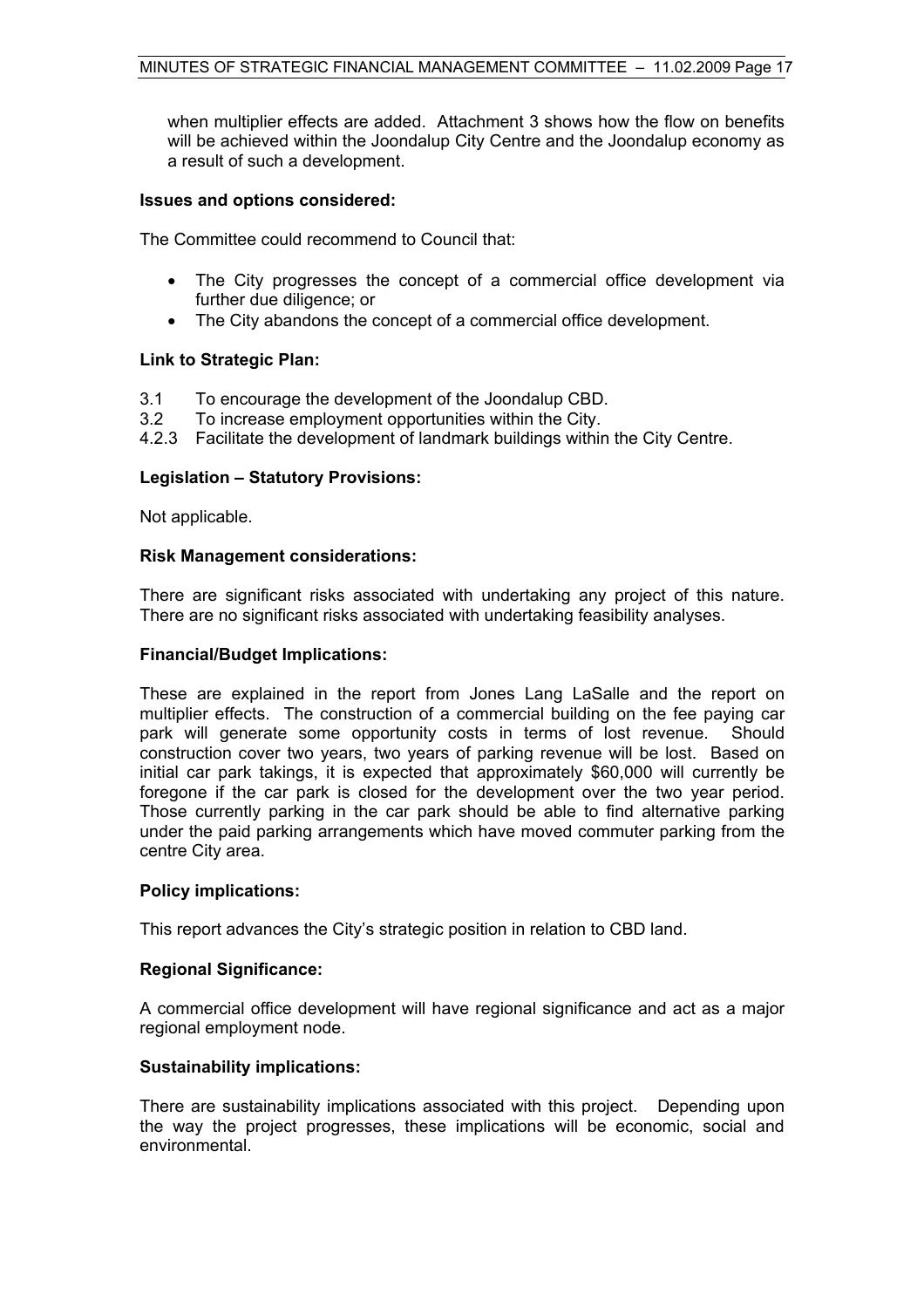# **Consultation:**

Not applicable.

# **COMMENT**

For Committee members to consider whether they wish to support the progression of the concept of a commercial office development based on the feasibility analysis from Jones Lang LaSalle and the additional comments provided in this report. If the decision is taken to progress the concept to a more detailed feasibility phase, for the Committee to consider which of the four options presented by Jones Lang LaSalle they would like to pursue and whether an element of residential could/should be included in any development.

Alternatively a further option exists including the ability to explore taking the proposed project directly to the Property Development Market via an expression of interest process to test the viability of the assumptions in the consultants report.

# **ATTACHMENTS**

Attachment 1 Map of proposed site Attachment 2 Report from Jones Lang LaSalle Attachment 3 Economic Impact Report

# **VOTING REQUIREMENTS**

Simple Majority.

#### **OFFICER'S RECOMMENDATION**

For Strategic Financial Management Committee members to consider the Jones Lang LaSalle report and determine whether they wish to support progression of the concept and, if so, in what general form.

The Chief Executive Officer and the City Projects Administrator provided an overview of the report. Discussion ensued.

**MOVED Cr McLean SECONDED Cr Fishwick that the Strategic Financial Management Committee:** 

- **1 NOTES the report from Jones Lang LaSalle dated December 2008 detailing the feasibility of a commercial development in Boas Avenue, Joondalup;**
- **2 REQUESTS the Chief Executive Officer to prepare a further report on:** 
	- **(a) options for development of City-owned landholdings in the City Centre;**